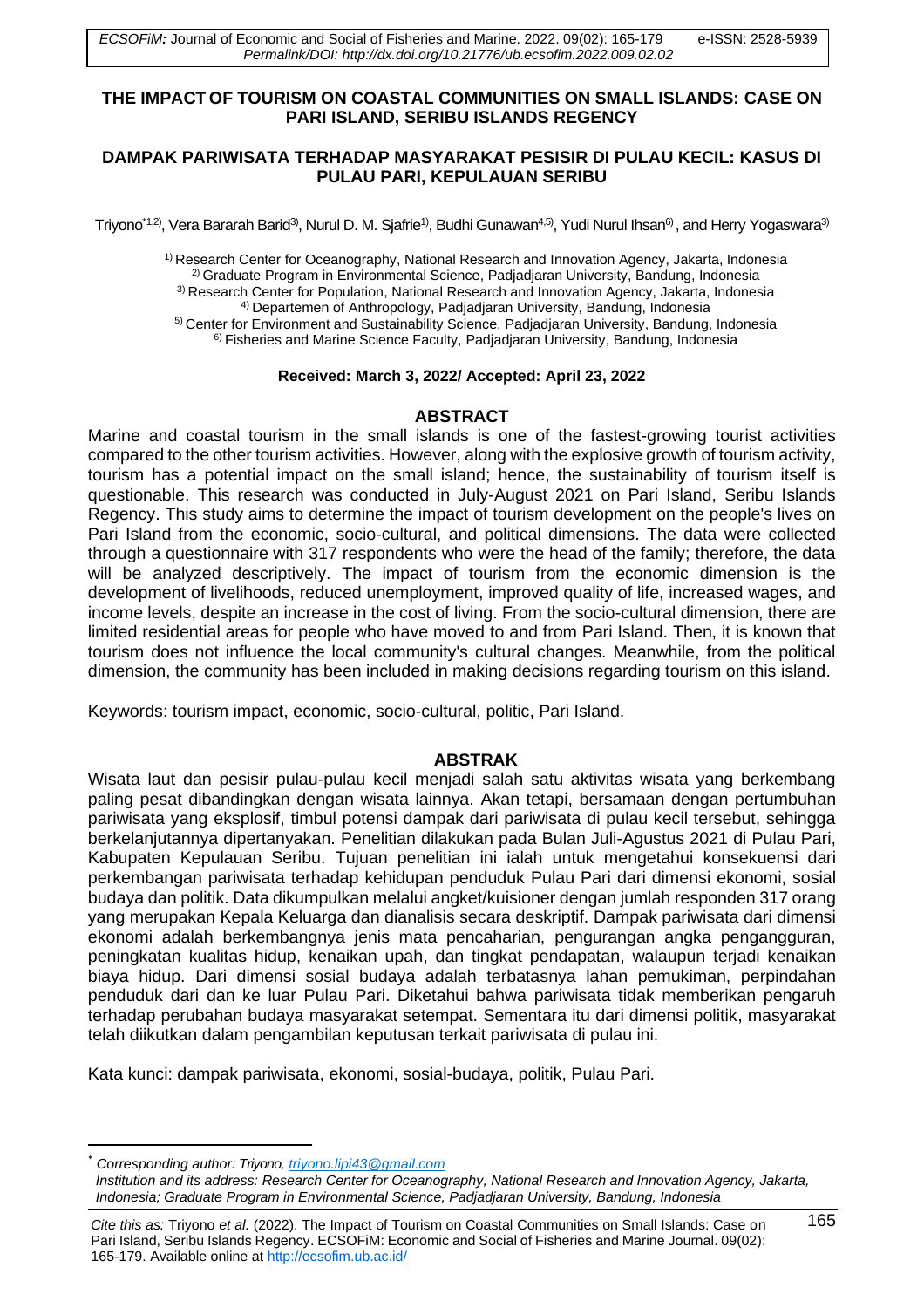### **INTRODUCTION**

Geopolitically, the small islands have a strategic aspect of establishing the regional boundary. Then, the small islands are assumed as one of the economic assets from the sight of the economy. Therefore, investment in the small islands is beginning to be encouraged nowadays (Satria, 2009). The Ministry of Marine Affairs Fisheries Republic of Indonesia, through Ministerial Decree No. 41/2000 concerned about The Management Guidelines of Small Islands for Communities Based emphasized that small islands are the group of islands which had functionally interact with each other from ecological, economic, social and cultural aspects either individually or synergistically increase the economic scale and management of resource.

One of the forms of utilization from the small islands is tourism objects. According to the growth of tourism, the area of islands has become the primary purpose for millions of tourists every year (UNWTO, 2014). The islands show the differences and significant particularities with the continental regions, especially in landscape, resources, biodiversity, social patterns, culture, and traditions. These particularities made the group of islands attractive as tourist destination (COCCOSSIS, 2001).

With the improvement of air and sea transportation infrastructure in the past decades, the islands have become easiest to access and preferably for tourists. Therefore, the islands, including the small island become a special attraction for the tourist who had been increased (Lockhart, 1994). The islands are fascinating to visit because they can invent the feeling of alienation and isolation, peace and tranquility also the sense of eternity (Keane et al., 1992). Furthermore, four main factors encourage the islands to become the exciting destination for the tourists as follows: (1) the distance is created by the sea, which can increase the experience for the tourists; (2) the cultural differences between the community of islanders and mainlanders; (3) the condition of geography and geology of the island; and (4) the climate, environment, and attractive also diverse species (Cameron, 2012).

The islands are a group of two or more small islands which provide various tourism experiences for the tourist (Sheldon, 2005). Marine and coastal tourism in the small islands become one of the tourism activities that experience the fastest-growing rather than other tourism objects (Hall, 2001). The sea and environment are the areas with the fastest growth due to the world tourism industry (Miller, 1993). More country is developed in the tropics, which focused on tourism as the economic diversification efforts to make a coastal zone in the small islands to be placed in the front of the development (Wongthong & Harvey, 2014).

According to diversity tourism, the Indonesian Government has established the National Tourism Development Plan in 2010-2025. The document's content stated that the Government is established the 88 National Tourism Strategic Area, including the small islands, as the national tourism destination. One of the relatively closest strategies to the nation's capital is Seribu island in the Province of DKI Jakarta. Seribu Island is appointed as the ecotourism destination with the main attraction of natural tourism, cultural tourism, and human-made tourism.

The characteristic of the community in the small islands, from the social, economic, and cultural, has a unique type which is different from the main island. It may cause the development of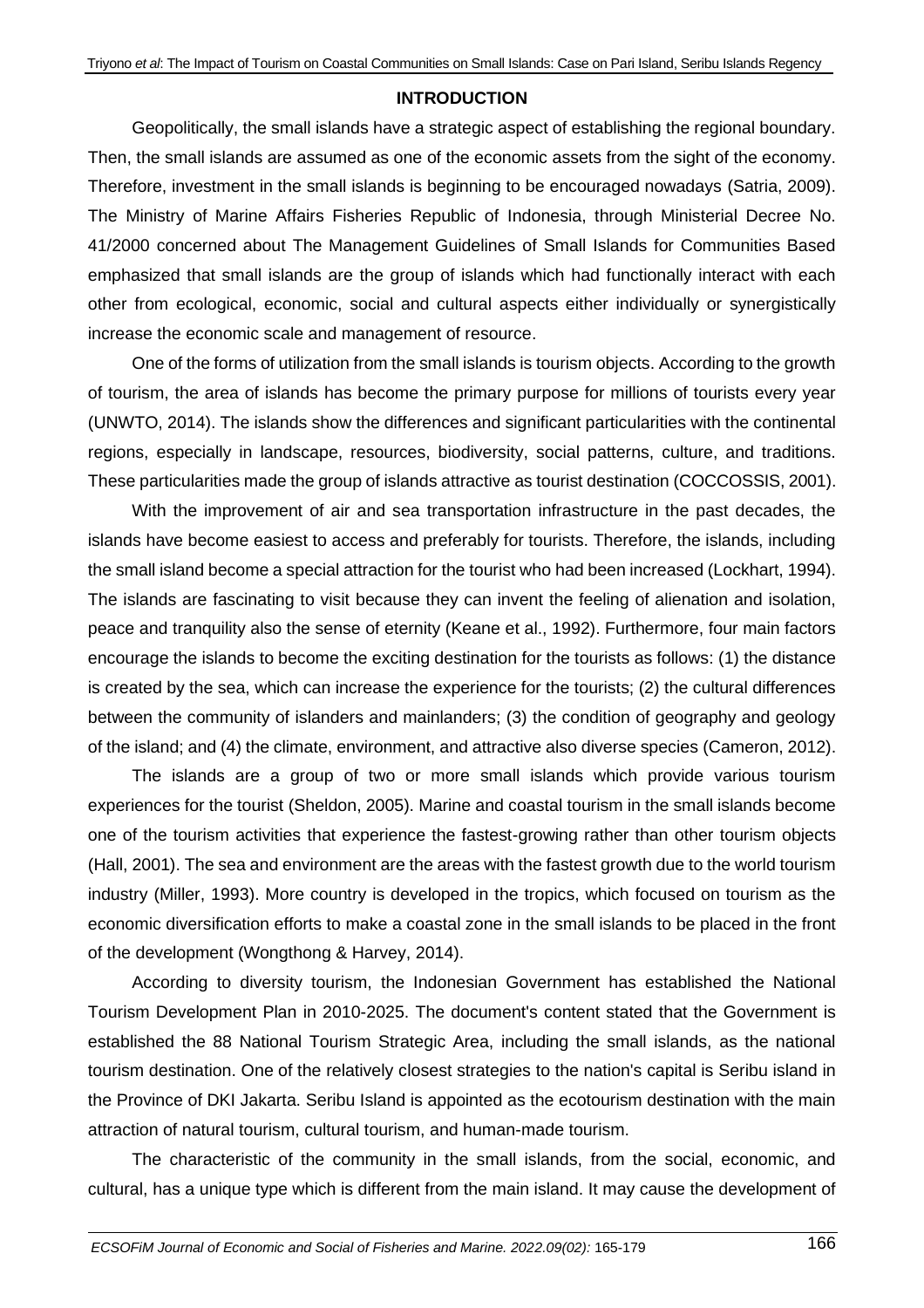tourism on the small island, which can raise the impact on the condition of people who live there. The islands show differences and significant particularities rather than other areas, including the continent and land, in terms of nature, economic development, the community and culture related to the lifestyle and population (COCCOSSIS, 2001). Generally, the development of tourism will generate an effect on the social-cultural aspect of the tourism area because local people often use the area that is different from the tourist. The rising impact of the tourism development has favourable and unfavourable impacts on the tourism area, economy, and social culture of local people (Ernawati, 2011). Furthermore, Cohen (1984) divides the impact of social-culture on tourism into 10: 1) the impact towards the relation and involvement between local people with the outside of the area, including the level of economy or dependency; (2) the impact towards the interpersonal relationship of the member of the community; (3) the impact towards the basis of organizations or social institutions; (4) the impact towards the migration who come from or to the area of tourism; (6) the impact on the pattern of work division; (7) the impact on stratification and social mobility; (8) the impact on the distribution of influence and power; (9) the impact on increasing the social deviation; and (10) the impact on the field of art and tradition (Cohen, 1984).

In order to face the explosive of tourism development and the possibility of negative impact from tourism, the impact of tourism development becomes important to discover in order to the tourism on a small island can be done sustainably. The sustainably tourism development is expected to fulfil the needs of tourists and the tourism area while maintaining and increasing the opportunity in the future, therefore the needs of the economy and society can be fulfilled by maintaining cultural integrity, the process of ecology, biodiversity, and life support systems (McIntyre, G., Hetherington, A., Inskeep, 1993). Tourism as a strategy option for developing predominantly economies on small islands will improve and impact tourism to achieve environmental sustainability of economic and socio-cultural that requires the ability to manage (Bramwell, 2003).

However, the small islands often fail in raising the issues of social sustainability forward (Campling, 2006). The issues and policies are only focus on the environmental aspects and economy from tourism sustainability in the small islands (Briguglio, L., & Brigulio, 1996). Literature on tourism sustainability outrageously emphasizes the environmental problems (Neto, 2003). Meanwhile, the discussion about tourism sustainability rarely considers the dimensions of social, psychological, and cultural (Berno, Tracy & Harrison, 2003).

In addition, the study that concern tourism development have ever done by Kinseng (2018) on small island which emphasize on variable focus including negative impacts on society, culture, and human rights. It shows that tourism development can subtracted the social cohesion and lessened the traditional practice (Kinseng et al., 2018). On the other hand, it is different from the current study that has a variable focus on the impact on economic, social-culture, and politics. The current study shows that tourism gives the economic change, which increases the wage level; the tourism cannot change the culture that existed on the island, even the tourism cannot change the social order. Furthermore, tourism also allows native people to contribute to making a decision.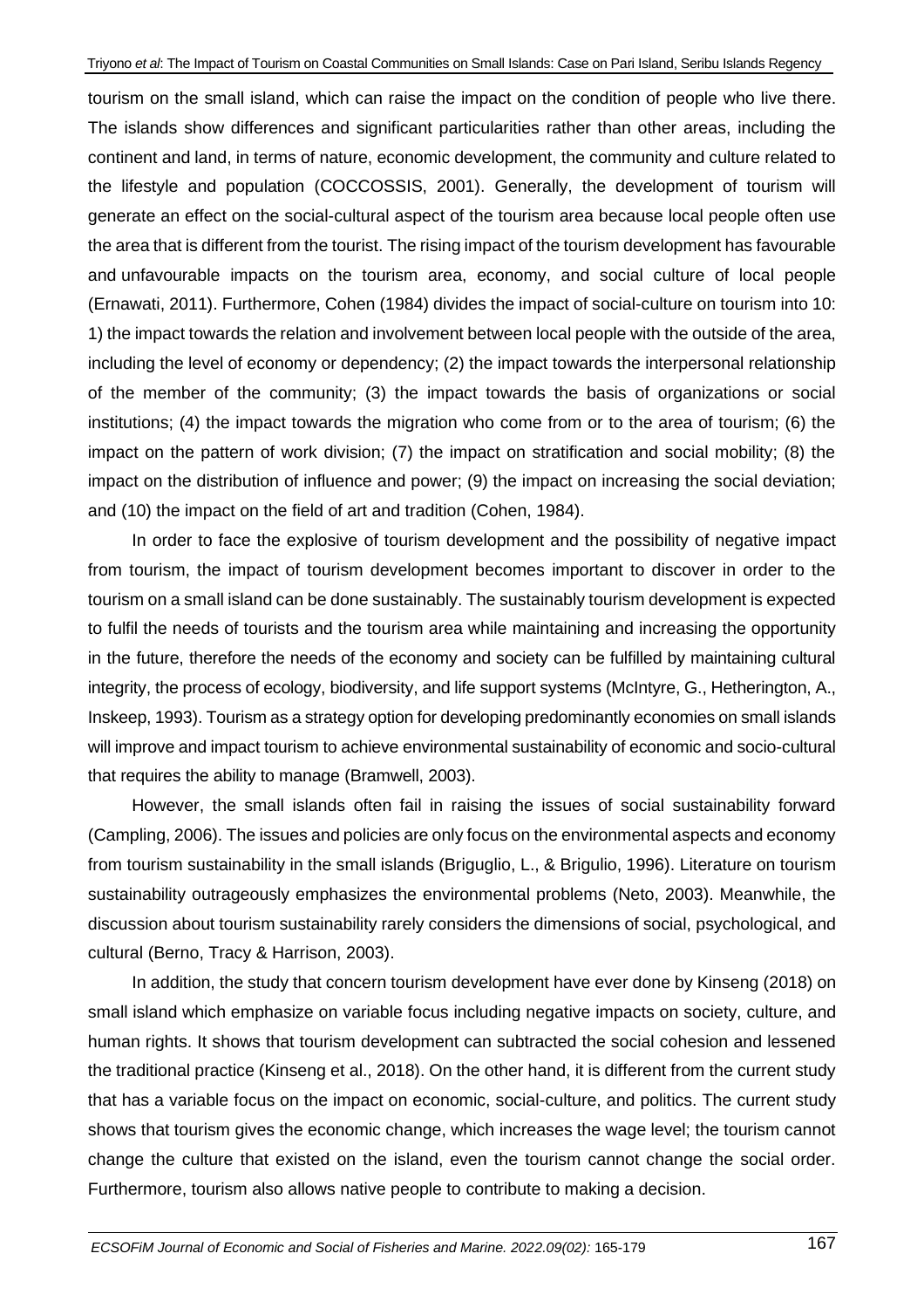However, there are still few studies that discussed about tourism in small island, this study is conducted to determine the impact of tourism development on the life of local people who have been living in Pari Island from the dimensions of economy, social culture, and politic. As a small island that is also a tourist destination, Pari Island, naturally experiences the pressure from tourism from various dimensions such as social, ecology, economy, and culture. Thus, this study is expected to contribute in providing insight on small island tourism including its changing that experienced by the communities of the island.

# **RESEARCH METHOD**

This study conducts in July-November 2021 on Pari Island. Then, Pari Island became one of the islands that the group of Pari Island has populated. Pari Island administratively includes Citizen Association No.04, Pari Island Village, Southern District of Seribu Island, the regency of Seribu Islands Administration, and the province of DKI Jakarta.



Source: Pari Island Regency (2021) and (Firdaus et al., 2021) **Figure 1. Research Site Map**

The research activity started with a literature review to discover the initial conditions of the community and collect the result of related research on Pari Island. According to the research aim, the researcher has an internal discussion to compile the questionnaire that will be used as an instrument of data collection in the research location. Before the data collection conducted in the research place, the researcher applies the ethical clearance to the LIPI Research Ethics Clearance Committee as a sign that this research has been declared in accordance with the ethical clearance through the Decree on Clearance of Research Ethics in the Social Sciences and Humanities LIPI Number: 67/Klirens/VII/2021.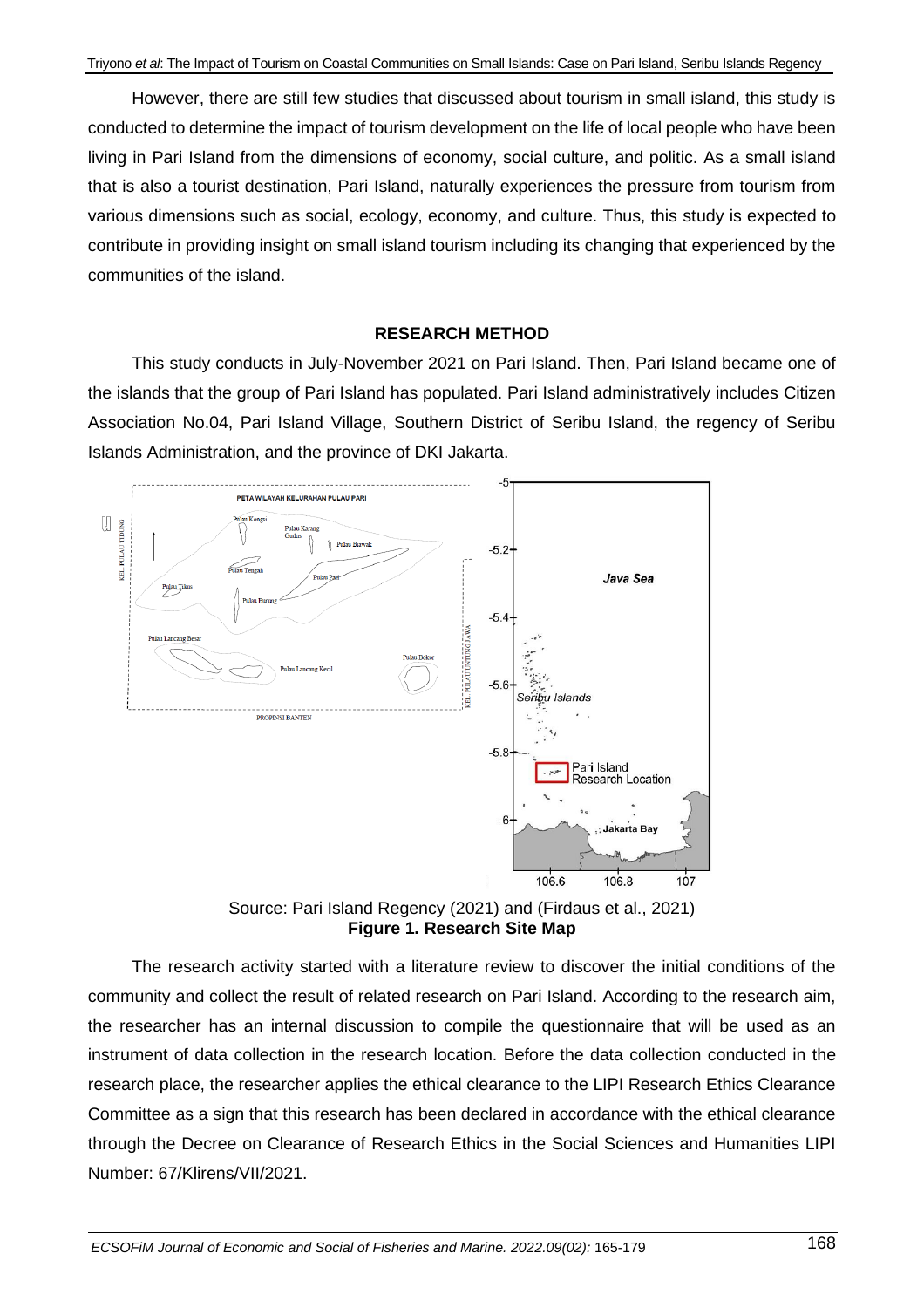The type of this research is descriptive, which has been done to determine the factual illustration of the impact of tourism development on the coastal communities on Pari Island. Data is collected using the questionnaire with the target respondent of the head family as the representative. Before the use of the questionnaire, the researcher tested the validity and reliability of the questionnaire using SPSS software. The test results show that the questionnaire is feasible to use during the research from July-August 2021. Furthermore, the amount of data is around 317 respondents who have been occupied the questionnaire, 76,9% represents the total are the family head that written or registered in Pari Island (the amount of head family in Pari Island are around 412 family head) or 21,80% from the total amount of Pari Island (the total of the population in Pari Island are 1.441 souls.

Hence, in the month of November 2021, the researcher has Focus Group Discussion (FGD), in-depth interviews, and observations that have been done to complete the data, especially to the key informant related to research objectives to explore the issue of tourism development and the impact on the life of coastal people on Pari Island. Then, the data is processed by using Microsoft Excel to produce the frequency and observation from the data distribution and will be illustrated in the form of tabulation, chart, and graphic to be analyzed descriptively.

### **RESULT AND DISCUSSION**

The documented history or the origin of local people in Pari Island is limited; hence the information about the origin of local people can be obtained from the interview with the elder of native people (Triyono & Rosmawati, 2020). The native people in Pari Island came from the descendants of coconut gardeners and the fishers from other islands to catch the fish around Pari Island, such as in Tangerang-Banten, Jakarta, North Coast of Java, the furthest area from Sulawesi. Hence, the native people from Pari Island mixed from various ethnic groups such as Sunda, Betawi, Jawa, and Bugis.

Table 1 shows that the total population in Pari Island Regency in 2021 has reached a total of 3.562 people, with the number of men being more than women. Local Government Regulation No.6/1999 stated that 12 islands in the area of Pari Island, there are only two islands that allocate for the use of settlement, such Pari Island, which has 41,3 Ha, and Lancang Island, which has 15,13 Ha (Pari Island Regency, 2021). Lancang island becomes the capital, with a total population of more than Pari Island. However, based on the category of Citizen Association, Pari Island became a Citizen Association with a total population higher rather than any other Citizen Association in the Pari Island Regency.

| Gender | <b>Lancang Island</b> | Pari Island | Total |
|--------|-----------------------|-------------|-------|
| Men    | 1.128                 | 746         | 1,874 |
| Women  | 993                   | 695         | 1,688 |
| Total  | 2.121                 | 1441        | 3,562 |

**Table 1. The Distribution of Population in the Village of Pari Island 2021**

Source: Pari Island Regency (2021)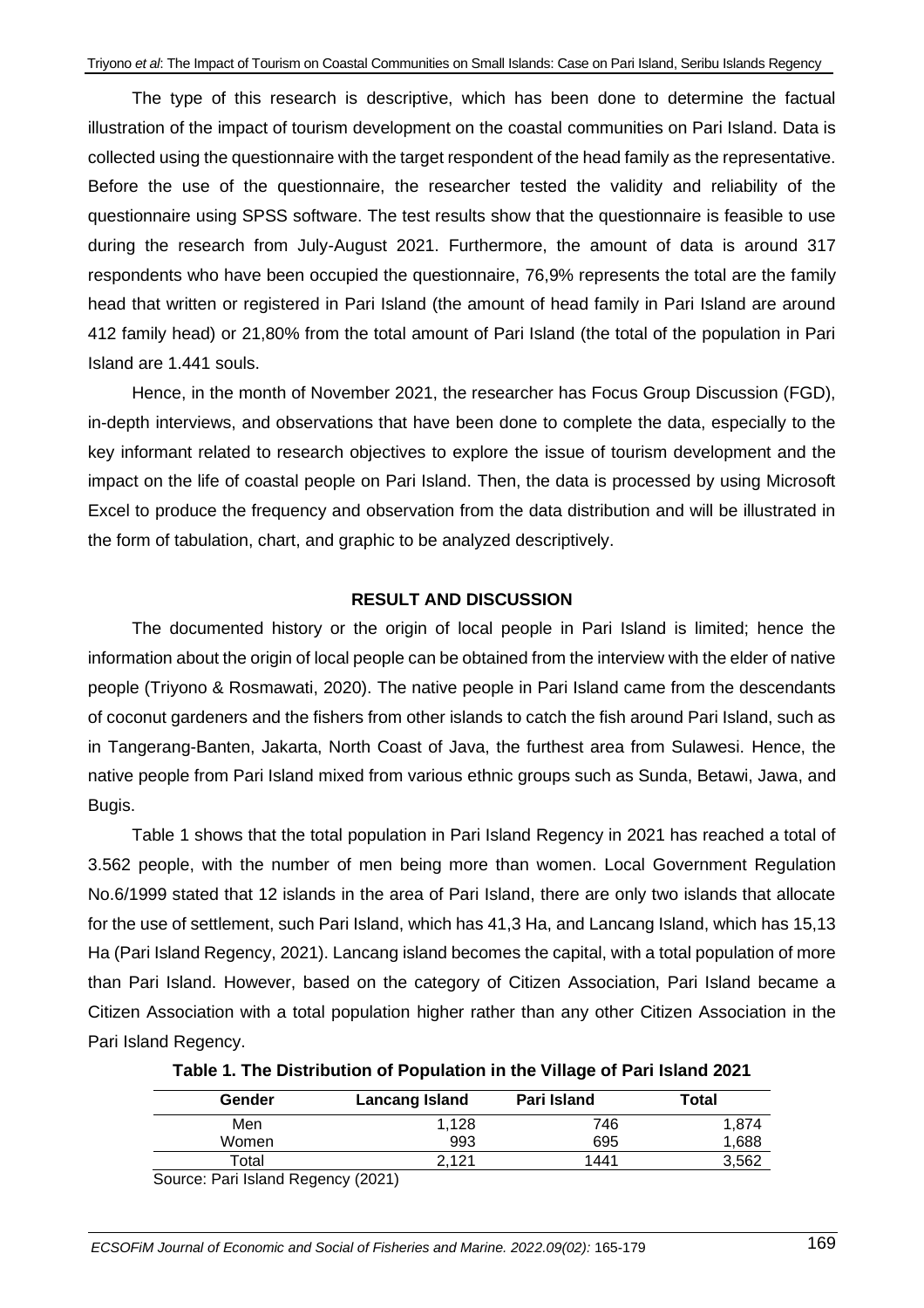Furthermore, Pari Island Regency has a dominant population in the age group toddler category (under five years old) and the age group of the productive category (15-64 years old). Right in 2021, Pari Island dominates with the productive category (15-64 category) that has been written in Figure 2 below. According to Figure 2, the toddler age group becomes the group with the highest total of the population rather than another age group. Based on the amount of productive category, the Pari Island Regency has the social capital in terms of labour availability (Nainggolan, R., 2012). On the other hand, from the number of toddler categories, Pari Island Regency has a vulnerable group because this category tends to need more attention from various aspects such as health facilities in their growth phase.



# Source: Pari Island Regency (2021) **Figure 2. Population Distribution of Pari Island Regency based on the Age Group in 2021**

One of the tourism impacts on Pari Island is sign by the increasing of population density. The density will be seen mainly on weekends or holidays when most tourists visit Pari Island. The number of tourists who visit Pari Island is experiencing the trend or development that continues to increase before the pandemic of Covid-19. Furthermore, the number of Pari Island's visitors, mainly from April 2014 until August 2015, reached a total of tourists, with more than 1000 visitors each month. The peak total of visitors to Pari Island was in August 2015, around 6.522 visitors (Neksidin, 2016).

Half respondents have approved of the level of tourists density on Pari Island. 50% of respondents stated that the level of tourists density in Pari Island is already in the congested category. Besides, 3% of respondents revealed that the level of tourists sometimes placed on the low dense. Hence, the number of tourists can impact the dense population on the island, especially when the weekend or holiday comes. Therefore, the level of Tourists Density in Pari Island can be seen in Figure 3 as follows.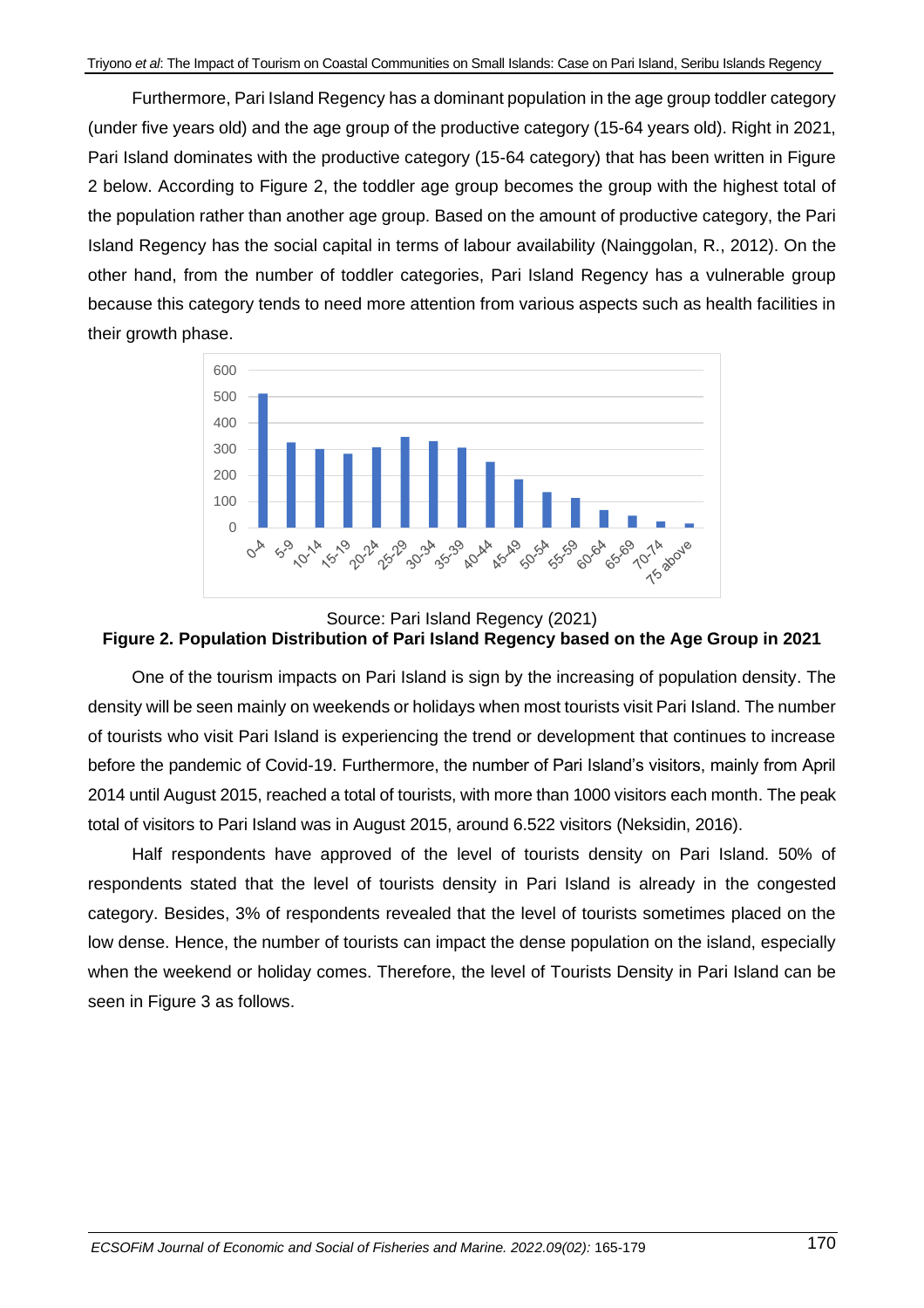

Source: The Result of Data Analysis (2021) **Figure 3. The level of Tourists Density in Pari Island**

The level of density in Pari Island is also predicted to experience increased and population growth. The population number in Pari Island reached 51% more than the result value in 2010. Therefore, the population number in Pari Island is reported to reach a value around 1.441 people in 2021, which was only reached 697 people in 2010. As a result, the population of Pari Island will be more encouraged to seek a place to live their life; because, the place that they use to live their life is limited because of the unfinished conflict over the claim of land ownership.

### **The Tourism Impact on the Economy**

According to history, the livelihood of native people in Pari Island started working as coconut gardeners and fishers. In the early 1980s, the native people were introduced to seaweed cultivation on Pari Island, which made cultivation become primary source of income for native people until the 2000s. Due to the deteriorating water quality and the appearance of disease found in the seaweed, this attempt is no longer giving a profit, and in the end, it was left by the people of Pari Island.

A study that has been done by Neksidin (2016) shows that 79% of respondents stated that marine tourism is an attempt that can give a profit rather than other attempts such seaweed cultivation and the fish or shellfish catcher (Neksidin, 2016). Furthermore, Neksidin (2016) shows that 30% of people who became seaweed cultivators before; switching their livelihood to tourism; hence the number of native people who attempt in the tourism sector reaches 39%. Then, the number of traders in Pari Island increased to 15%, which before the increasing value only showed around 5%. The livelihood of fishers has increased from 12% become 15% because of the demand for the sea result, such as the fish and shellfish, which has been enhanced as well as the amount of tourists who visit the Pari Island.

The tourist development that happened on Pari Island has changed the livelihood of native people in Pari Island. The coastal community is referred to as the number of people who live in the coastal region, in which the source of their economy depends upon the use of marine and coastal sources, either fishery or non-fishery sectors. (Nikijuluw, 2001). Following the area condition, most people in Pari Island Regency have a livelihood as fishers, the rest of the people in the sector nonfishery such workers, employees, trade and others such as tourism. In Figure 3, the population in Pari Island regency is dominated by fishers for 56%. It can happen because of the high demand for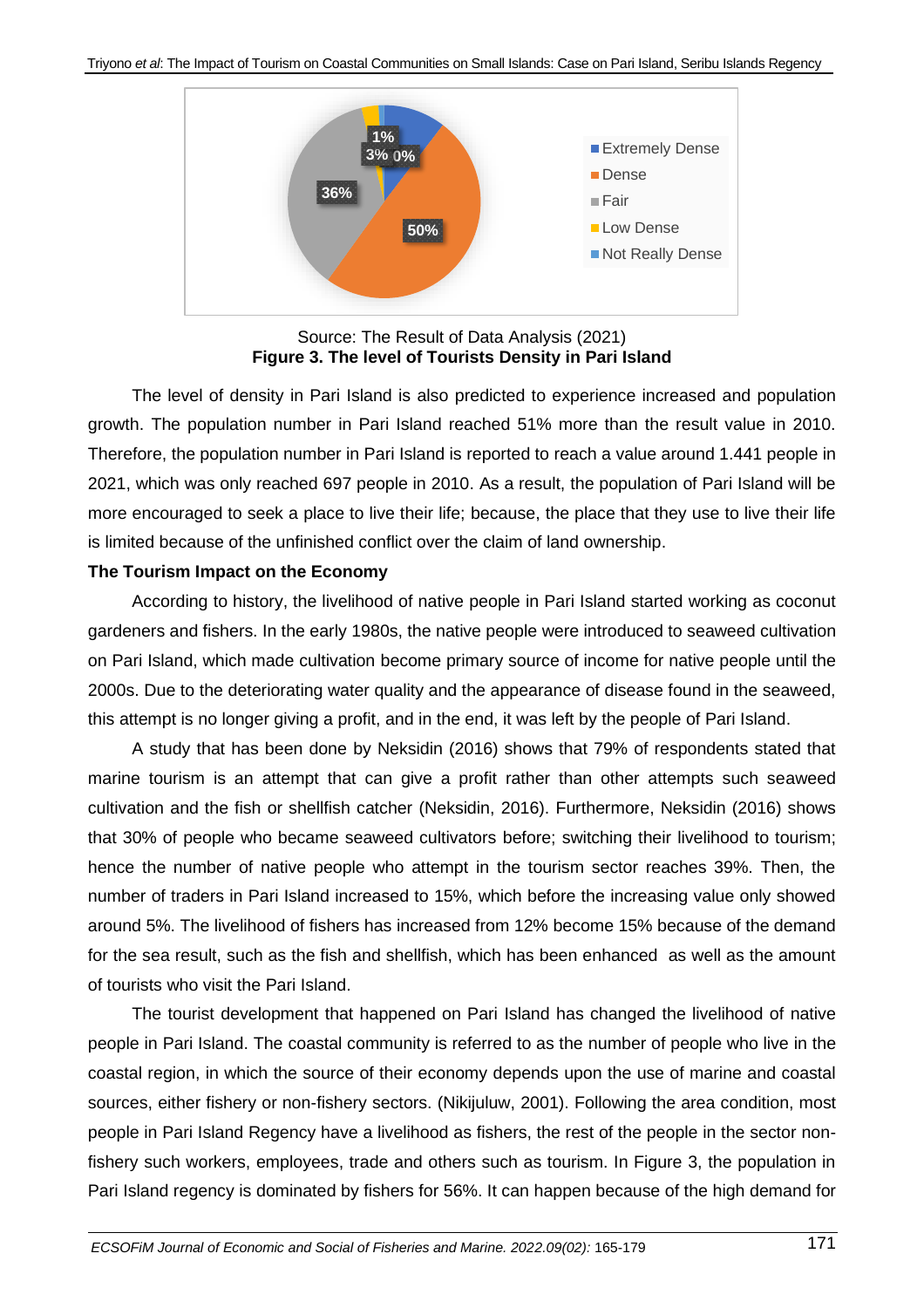sea results, which coincides with the increasing number of tourists who visit Pari Island. Besides, 10% of the population changed their livelihood to a trader in the tourism sector. These amount of livelihood can be seen in Figure 4 as follows.



### Source: The Result of Data Analysis (2021) **Figure 4. The Amount of Population in the Pari Island Regency based on the Livelihood in 2021**

Tourism in Pari Island allows native people to provide lodging services for the tourists. The existing houses of native people are changing into a homestay for the tourists every weekend and holiday. 44,62% of respondents admitted that their house had been rented to tourists on weekends and holidays. As the impact on tourism development on Pari Island, the number of houses used as homestays is increased. In 2012, the number of homestays was written only 49 units, then in 2014, it increased around 265 units or known to be 86% of the total existing houses on Pari Island at that time (Neksidin, 2016). The tenancy of the population's houses becomes the primary source of alternative income for native people on Pari Island. In the end, it impacts the half of communities that use the tenancy income to improve or renovate their home; hence the houses are more worthy of being used by the tourist to stay.

The transition of the population's livelihood to the tourism sector has been written in Table 2, showing the economic impacts on Pari Island, such as income level, wage level, types of work, and unemployment level. The result of the questionnaire shows that 57% of respondents admitted that the income level of native people has become better, and 53% of respondents answered that the wage level had been increased because of tourism. It also has a relation to the types of work which shows that work types in Pari Island are more diverse along with the existence of tourism. It has been agreed with 84% of respondents who stated that the existence of tourism increased the work types on Pari Island. The existing tourism activities made most of the population who lived on Pari Island involved as the tour guides, the lodging services, the food and drink providers, boat rental service providers and other equipment such as bicycles, snorkelling equipment and diving equipment. The types of work that have been increased also impact the unemployment level of the population on Pari Island. This case has been stated by 85% of respondents who answered that tourism impact decreases the unemployment level.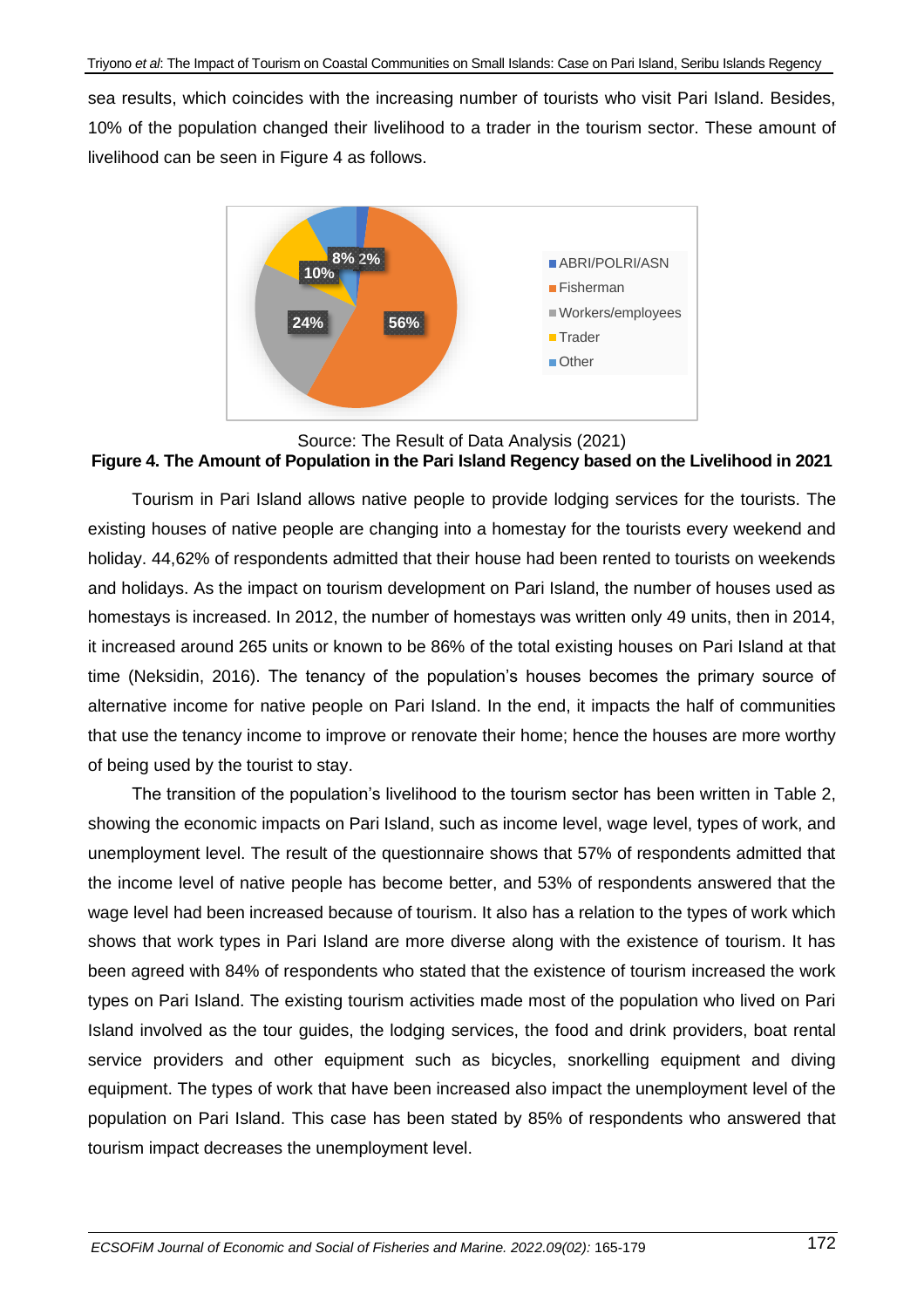| <b>The Tourism Impact</b> | Frequency (n) | Percentage (%) |
|---------------------------|---------------|----------------|
| A. Income level           |               |                |
| -Very good                | 102           | 32             |
| -Fairly good              | 182           | 57             |
| -Neutral                  | 33            | 10             |
| -Bad                      | 0             | 0              |
| -Very bad                 | 0             | 0              |
|                           | 317           | 100            |
| B. Types of work          |               |                |
| -Increasing               | 267           | 84             |
| -Neutral                  | 46            | 15             |
| -Decreasing               | 4             | 1              |
|                           | 317           | 100            |
| C. Wage level             |               |                |
| -Increase                 | 168           | 53             |
| -Decrease                 | 14            | 4              |
| -Not change               | 135           | 43             |
|                           | 317           | 100            |
| D. Unemployment level     |               |                |
| -Decrease                 | 269           | 85             |
| -Not change               | 48            | 15             |
|                           | 317           | 100            |

Source: The Result of Data Analysis (2021)

The changes in the populations' income level because of tourism can be influenced by the life quality of the people who live on Pari Island. Life quality is defined as the interpretation of life satisfaction (Ferrans, 1996; Zhan, 1992), then, the life quality is also defines as the life experience, life satisfaction, and prosperity (Afiyanti, 2010) is defined individual whose life quality purely can be measured through the objective indicator of income, occupation, education, and individual physical functioning.

On another hand, (Pearlman, R. A., & Uhlmann, 1988) defined the life quality from the individual subjective indicator, that is, a perception of an individual on the feeling of their prosperity subjectively. According to the indicator income level, which is becoming better, the amount or types of work that is continuously increasing, also the decreasing the level of unemployment; hence the life quality of people who lived in Pari Island can be implied as better because the existing of tourism in Pari Island. The quality of life becomes better following 68% of respondents who admitted that their life quality is better with the existence of tourism, which has been explained in Figure 5.



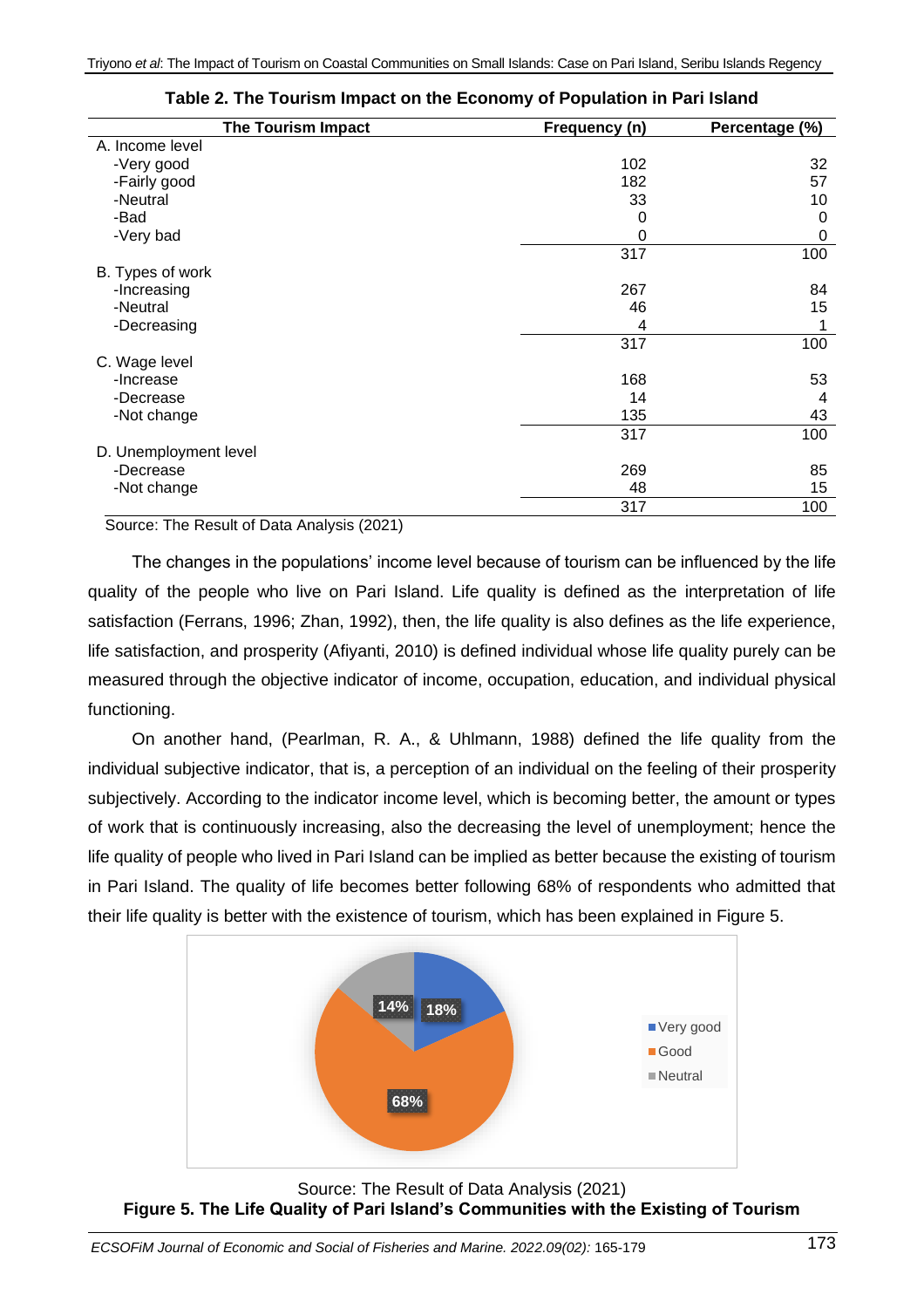Therefore, the tourism development in Pari Island impacts the increasing on the living cost even though from the side of populations' life quality is increasingly better. 60% of respondents admitted that the living cost had increased with the existence of tourism on Pari Island, as shown in Figure 5a. The increase that happened is assumed to cause the increase in the populations' lifestyle. The populations' income has been increased because the tourism attempt might cause an increase in the population's expenses, especially in terms of the board or housing needs. The expense that basically for board or housing needs is used to improve the condition of the building house of communities which only made from booth/wicker/bamboo in the past now are walled and used air conditioner (AC).

The increase in living costs for communities on Pari Island can be influenced by the price of the products or needs (Neksidin, 2016). The increase has been admitted by 59% of respondents who stated that the price of products or needs is influenced by the increasing demand for the products, especially at the weekend and holidays because of the increase in the number of tourists who visit Pari Island that has been explained in the Figure 6b. Besides, the inflation in the closest area also becomes the influencer of the increasing price of products or needs. The products which become the population's needs in Pari Island, the majority has supplied from the mainland area in Tangerang. Furthermore, Tangerang becomes the closest area for the trader to buy the communities' needs on Pari Island. Hence, the inflation in Pari Island can be influenced by the inflation that happened in the near City or Regency. On the other hand, it also can be influenced by the obstructed the product distribution because the climate conditions that cannot conducive.



(a) The living cost because the existing of tourism



(b) The price of products or needs because the existing of tourism



### **The Tourism Impact on Social-Culture**

Additional consequence of tourism development is a system of social culture in the communities. Eventually, the social condition of communities on Pari Island has dynamically changed. Social changes can happen in the various aspects of life. One of the external factors that can influence social change is the existing tourism development on Pari Island. The ethnic diversity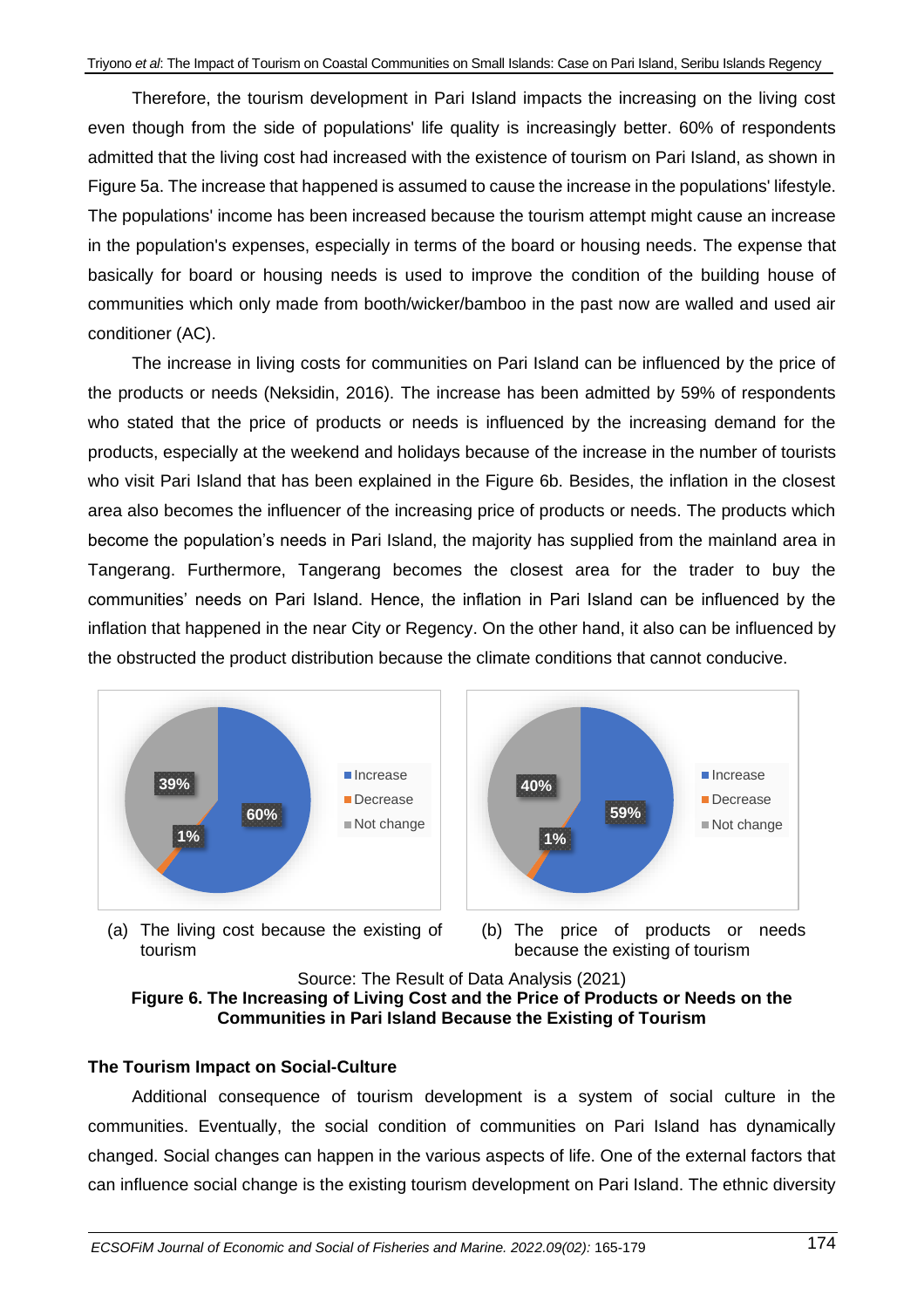who lived on Pari Island is less influenced by the social order and people's culture. The area administratively as the part of DKI Jakarta Province also the people who migrated from Tangerang, Jakarta, Bekasi to the Pari Island made the social order, and the culture of Betawi and Sunda dominates the people's culture on Pari Island (Triyono & Rosmawati, 2020).

The cultural differences between native people and tourists become a concern that can negatively influence the social life on the island. The tourist's appearance on Pari Island has the potential to become the cause of the social deviation the disharmony in the relationship between one tourist and another; also, the conflict might appear among communities. However, the communities of Pari Island do not feel disturbed by the existence of tourism in Pari Island. 93% of respondents stated that they do not feel disturbed by the existence of tourism on Pari Island either now or forward. Then, 80% of respondents stated that communities and tourists have good relations, including the correlation between communities also has been admitted does not have any conflict between them. It also goes to the safety aspect of the existence of tourism. 81% of respondents have admitted that the area is secured enough even the tourism has existed on Pari Island.

| Questions                                                            | Frequency (n) | Percentage (%) |
|----------------------------------------------------------------------|---------------|----------------|
| A. Do the existing of tourism is bothered?                           |               |                |
| -Yes                                                                 | 16            | 5              |
| -No                                                                  | 296           | 93             |
| -Sometimes                                                           | 5             | $\overline{2}$ |
|                                                                      | 317           | 100            |
| B. Supports the existing tourism in Pari Island either now or future |               |                |
| -Yes                                                                 | 317           | 100            |
| -No                                                                  | 0             | 0              |
| -Not Sure                                                            | 0             | 0              |
|                                                                      | 317           | 100            |
| C. The relationship between communities and tourists                 |               |                |
| -Very good                                                           | 40            | 13             |
| -Good                                                                | 255           | 80             |
| -Neutral                                                             | 22            | $\overline{7}$ |
|                                                                      | 317           | 100            |
| D. The relationship among communities                                |               |                |
| -Very good                                                           | 27            | 9              |
| -Good                                                                | 254           | 80             |
| -Neutral                                                             | 36            | 11             |
|                                                                      | 317           | 100%           |
| E. The conflict among communities                                    |               |                |
| -Yes                                                                 | 29            | 9              |
| -No                                                                  | 284           | 90             |
| -Not Sure                                                            | 4             |                |
|                                                                      | 317           | 100            |
| F. The area safeness with the existing of tourism                    |               |                |
| -Very good                                                           | 37            | 12             |
| -Good                                                                | 258           | 81             |
| -Neutral                                                             | 22            | 7              |
|                                                                      | 317           | 100            |

Source: The Result of Data Analysis (2021)

Another impact of tourism is a migration from and to the tourism place (Choe & Lugosi, 2021; Cohen, 1984). In tourism destinations, migrant workers make significant contributions to economic development, cultural diversity, innovation, and entrepreneurship, as well as knowledge intercourse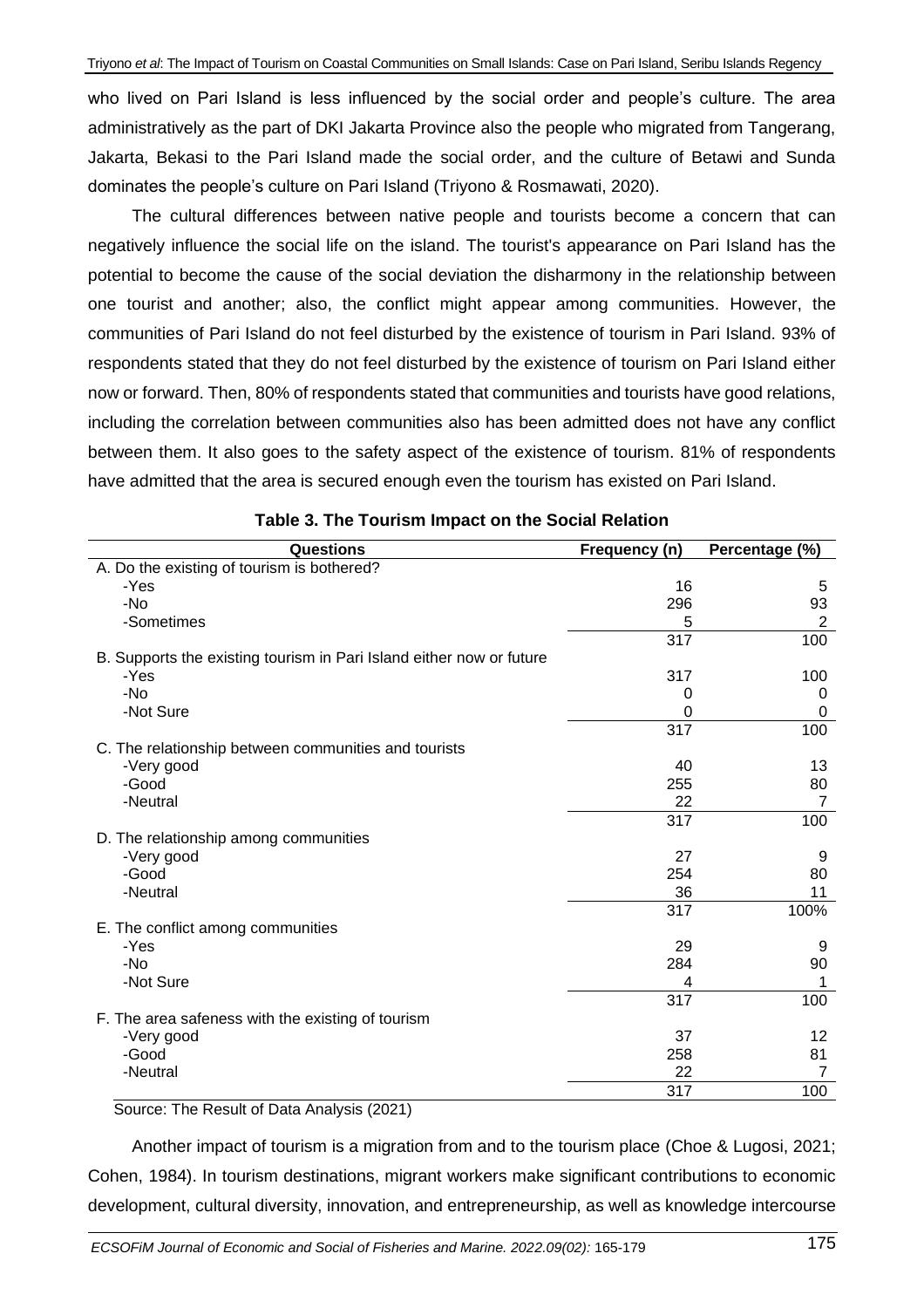(Lugosi & Allis, 2019). The economic benefit from the tourism attempt becomes attractive for other island communities to be involved in the tourism activity. The distance is not too far from the capital country (Jakarta). Also, Tangerang, which is right in Banten, may cause the tourist appearance on Pari Island to encourage the community's migration from another island.

Furthermore, the benefit of economic factors can be achieved from the tourism sector, which is assumed to encourage the communities from other islands to come and stay with native people on Pari Island. Migration data of population, either from or to the Pari Island, are limited in time series. Population mobility from and to Pari Island can be drawn from the mobility data of populations written in the Pari Island Regency, especially in October 2021. According to the observations and depth interviews, Pari Island; mainly in Citizen Assosiation No.04 becomes an area with the highest population arrival, around six people. Population mobility to the Pari Island is supported by 50,47% of respondents who were admitted as an immigrant or non-native people in Pari Island, and only 49,53% of respondents who stated as native people of Pari Island.

### **The Tourism Impact on Influence and Power**

The tourism development in Pari Island has also impacted the political dimension, such as the distribution of influence and power. According to Mihalic (2016), the interpretation of political surroundings is neither point out political events nor systems (despite the fact that each of them is probably applicable to tourism development) however it's illustrate the political authority, leadership, composition, mechanisms and techniques or regulations for the implementation sustainable of tourism development (Mihalič et al., 2016). This is in accordance with the impact on the influence and power distribution. These influences and power can be seen on every actor who has an ability (including the communities) in accessing the resource. An ability differences in accessing the resources can raise the resource conflicts, which defined in 3 points: (1) who has the right to dominate the resources; (2) who has the right take an advantage of resources; and (3) who has the right to make a decision in controlling and the using of resources (Dietz, 1998). The communities in Pari Island have a convenience to access the tourism facility which existed in Pari Island. This case is admitted by 57% respondents who stated that the access to the tourism facility is easy to be accessed. In other hand, according to the observation result, the communities have an access limit on the use of land to build the new house. This is because there are still land tenure/ownership disputes between the communities and private sector which not finished yet.

Either in the planning phase or term implementation shows that the majority of communities are passive actors and not as the main movers from the tourism in Pari Island. There are 27% respondents who admitted to be a participant in the planning process or implementation on tourism development in Pari Island. Based on the history, tourism in Pari Island is activated and operated by tourism operator from Jakarta who have seen the beach potential in Pari Island that can be changed as a tourism object. The beach is known as Pasir Perawan Beach that currently become main tourism icons in Pari Island. The crowd from tourists visit to the Pari Island gives an opportunity for the communities to get involved by opening the attempt that related to services for the tourists such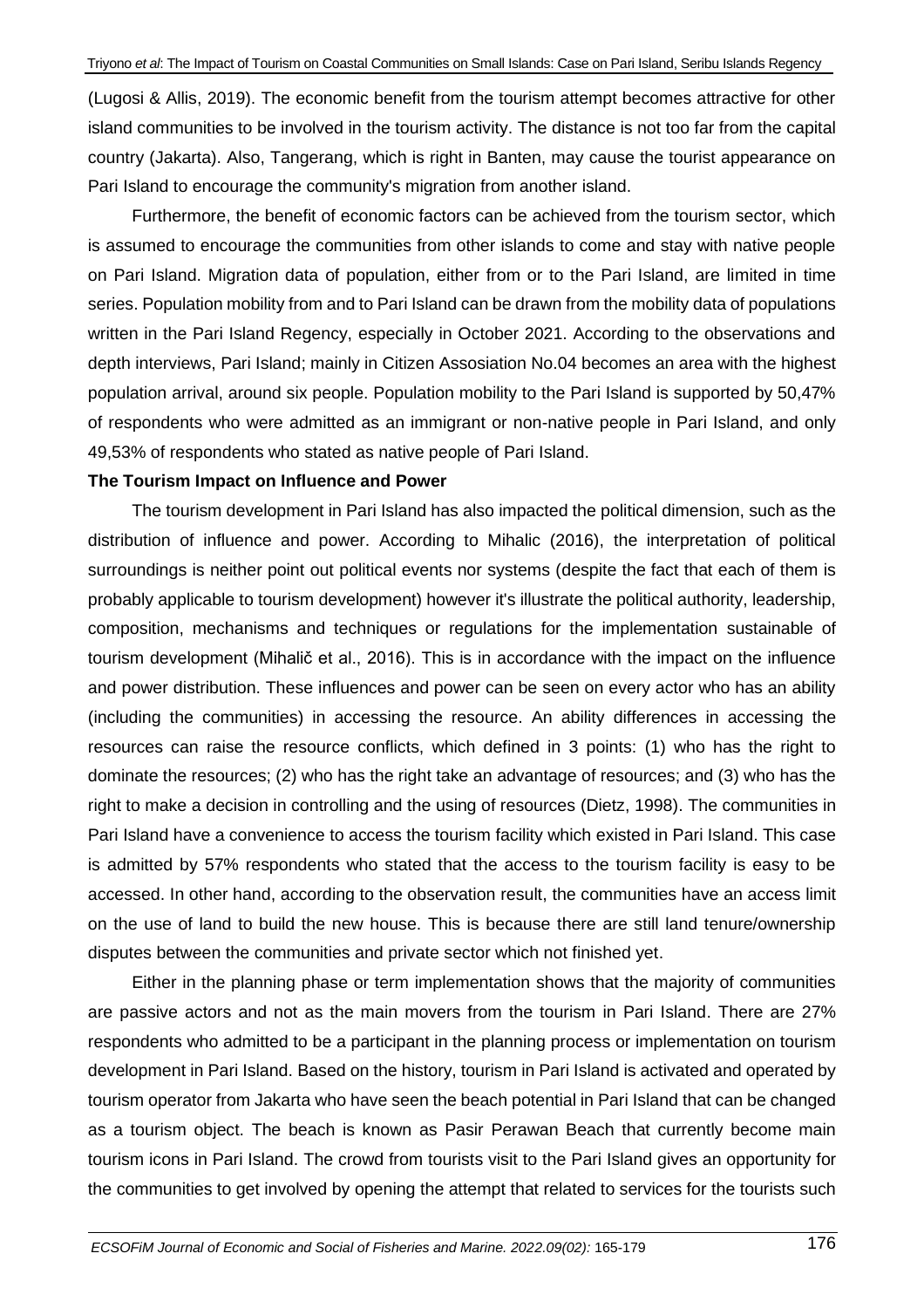as homestay, catering, boat rentals, snorkeling equipment rentals, tour guides and others. Even though the initiator of tourism development in Pari Island started from a few people, however, most of the communities are welcomed to take part in the tourism development in Pari Island. This has been admitted by the majority of respondents around 98% stated that they are welcomed as the part of tourism development in Pari Island and half of respondents around 54% stated that they have an opportunity to participate on making decisions in the communities until these days.

### **CONCLUSION AND SUGGESTION**

#### **Conclusion**

The impact of tourism on coastal communities in small islands, especially on Pari Island; consider the effect on the economy, social culture, and politics. The increasing visitor to Pari Island changes the population who live on Pari Island. This matter has influenced the tourism development on Pari Island that had a favourable impact on the community life on Pari Island. First, from an economic aspect, the development of tourism becomes the addition of livelihood types which brings the communities a better life, decreasing the unemployment; even though the living cost has increased, the lives of communities in Pari Island gain better. Furthermore, from a socio-culture aspect, tourism on Pari Island cannot change the culture in the communities. Hence, the development and appearance of tourism cannot affect the social order but become a tradition that has completed each other. However, based on the political aspect, it shows that communities have an access limit on the use of land to build the new house because of the disputes between the communities and the private sector, which are not finished yet.

#### **Suggestion**

The deficiency of involvement in communities, especially on the stage of tourism plan, can raise the alienation of the native people on their island. It makes the communities become secondary actor in the implementation of tourism. The lack of involvement of communities, especially in the tourism planning, can raise the consternation of the tourism that has developed on Pari Island, which cannot consider the expectancy of communities. They cannot determine the direction of whether the tourism can develop as they expect or not. Participation active from communities can determine the direction of tourism development on Pari Island in the future. Therefore, the implementation design of community involvement needs to establish from the planning stage until deciding on the tourism development on Pari Island. This establishment expects to build the high ownership of communities on Pari Island; hence, they can maintain and conserve natural resources on Pari Island as the leading tourism enticement.

### **ACKNOWLEDGMENT**

The researcher conveyed their gratitude, especially for COREMAP-CTI program through the activity of Excellence Research that has been supporting the funding for this study. The gratitude is also sent to the local enumerator who has been involved during the data collection (Sumiati, Diana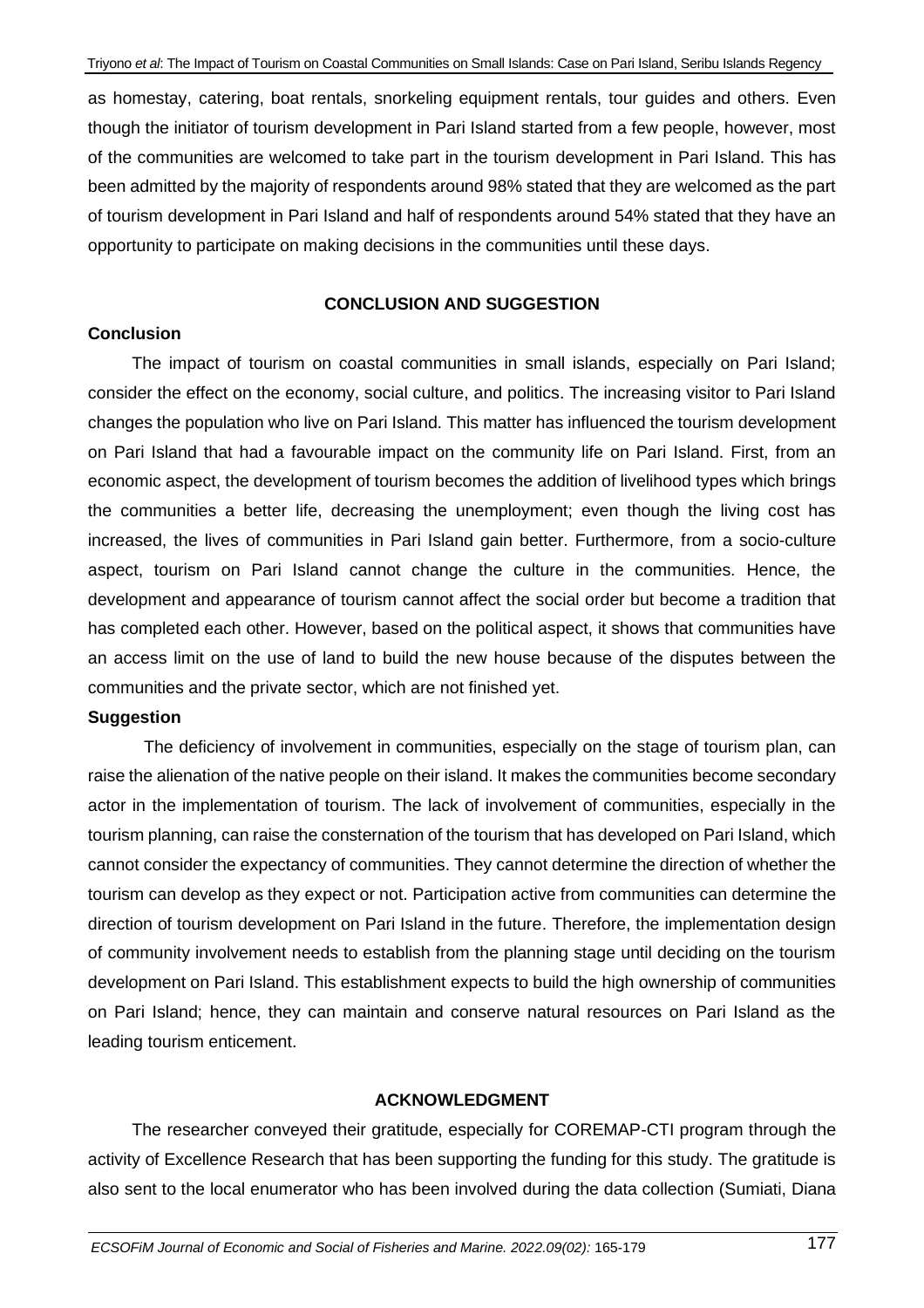Ningsih, Hanifa Alviani Putri, and Tiswani), the respondents, and FGD participants who are willing to help the research. The researcher hope, the result of the research can give the benefit contribute to the development of the Sciences and Tourism sector, especially on Pari Island.

# **REFERENCES**

Afiyanti, Y. (2010). Analisis Konsep Kualitas Hidup. *Jurnal Keperawatan Indonesia*, *13*(2), 81–86.

- Berno, Tracy & Harrison, D. (2003). *Local control and the sustainability of tourism in the Cook Islands*. Pacific island tourism.
- Bramwell, B. (2003). Maltese responses to tourism. *Annals of Tourism Research*, *30*(3), 581–605. https://doi.org/10.1016/S0160-7383(03)00023-9
- Briguglio, L., & Brigulio, M. (1996). *Sustainable tourism in small islands. Sustainable Tourism in Islands and Small States: Case Studies*.
- Cameron, A. (2012). Splendid isolation: 'Philosopher's islands' and the reimagination of space. *Geoforum*, *43*(4), 741–749. https://doi.org/10.1016/j.geoforum.2011.12.008
- Campling, L. (2006). A Critical Political Economy of the Small Island Developing States Concept. *Journal of Developing Societies*, *22*(3), 235–285. https://doi.org/10.1177/0169796X06068031
- Choe, J., & Lugosi, P. (2021). Migration, tourism and social sustainability. *Tourism Geographies*, *24*(1), 1–8. https://doi.org/10.1080/14616688.2021.1965203
- COCCOSSIS, H. (2001). Sustainable Development and Tourism in Small Islands: Some Lessons from Greece. *Anatolia*, *12*(1), 53–58. https://doi.org/10.1080/13032917.2001.9686999
- Cohen, E. (1984). The Sociology of Tourism: Approaches, Issues, and Findings. *Annual Review of Sociology*, *10*(1), 373–392. https://doi.org/10.1146/annurev.so.10.080184.002105
- Dietz, T. (1998). *Pengakuan hak atas sumberdaya alam, Kontur Geografi Lingkungan Politik*. Pustaka Belajar.
- Ernawati, N. M. (2011). Pengaruh Pariwisata terhadap Kehidupan Sosial Budaya Pesisir. *Sabda*, *06*(01), 69–74.
- Ferrans, C. E. (1996). Scholarly Inquiry for Nursing Practice. *An International Journal*, *10*(3).
- Firdaus, M. R., Rachman, A., Sianturi, O. R., Wulandari, D. A., Meirinawati, H., Intan, M. D. B., & Endrotjahyo, E. (2021). Kelimpahan Dinoflagellata Bentik Berbahaya di Habitat Lamun dan Makroalga di Pulau Pari, Kepulauan Seribu, Indonesia. *OLDI (Oseanologi Dan Limnologi Di Indonesia)*, *6*(3), 191. https://doi.org/10.14203/oldi.2021.v6i3.382
- Hall, C. M. (2001). Trends in ocean and coastal tourism: the end of the last frontier? *Ocean & Coastal Management*, *44*(9–10), 601–618. https://doi.org/10.1016/S0964-5691(01)00071-0
- Keane, M. J., Brophy, P., & Cuddy, M. P. (1992). Strategic management of island tourism the Aran islands. *Tourism Management*, *13*(4), 406–414. https://doi.org/10.1016/0261- 5177(92)90008-U
- Kinseng, R. A., Nasdian, F. T., Fatchiya, A., Mahmud, A., & Stanford, R. J. (2018). Marine-tourism development on a small island in Indonesia: blessing or curse? *Asia Pacific Journal of Tourism Research*, *23*(11), 1062–1072. https://doi.org/10.1080/10941665.2018.1515781
- Lockhart, D. (1994). Tourism in Northern Cyprus: patterns, policies and prospects. *Tourism Management*, *15*(5), 370–379. https://doi.org/10.1016/0261-5177(94)90091-4
- Lugosi, P., & Allis, T. (2019). Migrant entrepreneurship, value-creation practices and urban transformation in São Paulo, Brazil. *Revista Brasileira de Pesquisa Em Turismo*, *13*(1), 141– 163. https://doi.org/10.7784/rbtur.v13i1.1538
- McIntyre, G., Hetherington, A., Inskeep, E. (1993). *Sustainable toursim develoopment : guide for local planners*. World Tourism Organization.
- Mihalič, T., Šegota, T., Knežević Cvelbar, L., & Kuščer, K. (2016). The influence of the political environment and destination governance on sustainable tourism development: a study of Bled, Slovenia. *Journal of Sustainable Tourism*, *24*(11), 1489–1505.